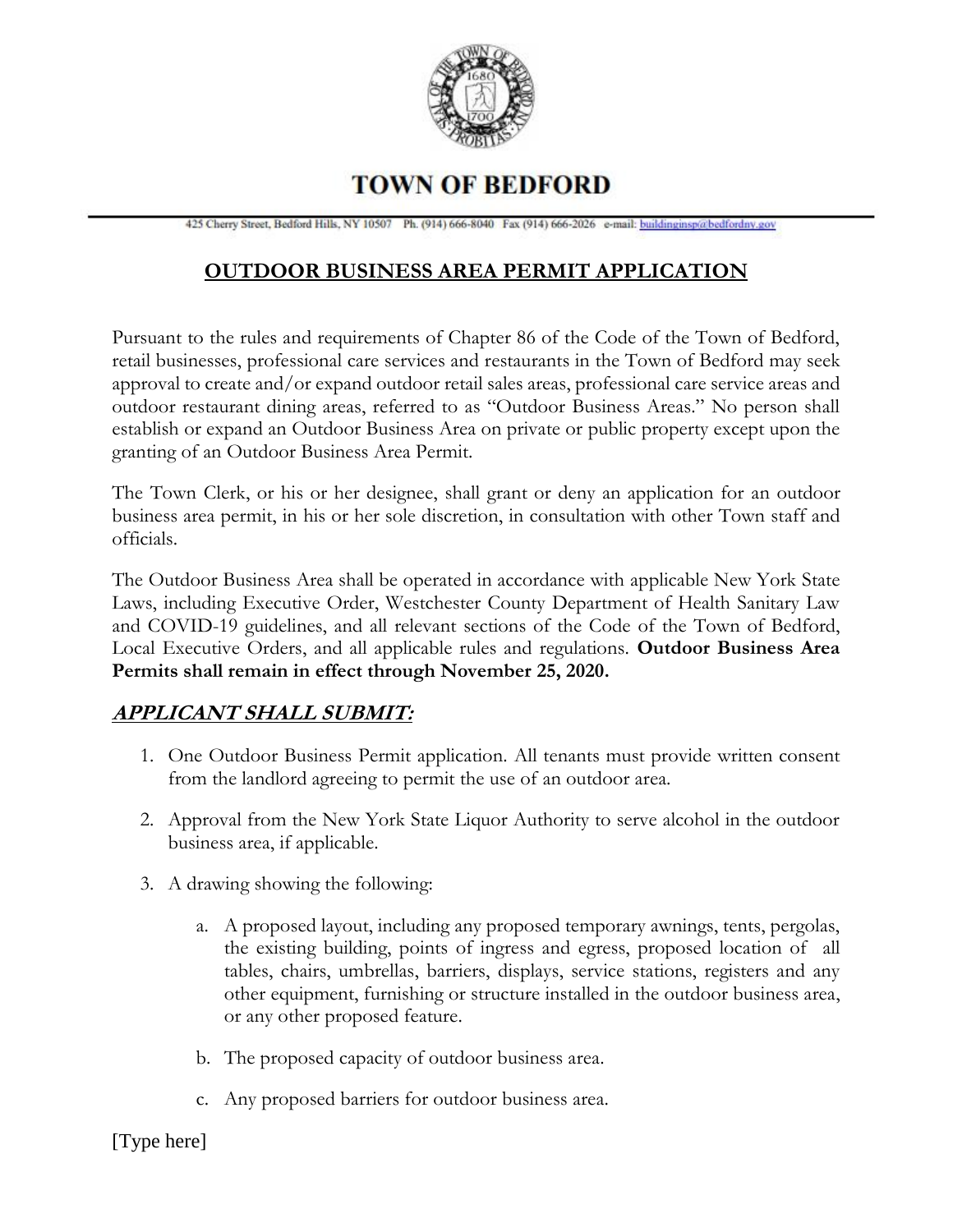- d. The applicant's entire property and adjacent properties on a location map and all property lines.
- e. Proposed distances between tables and vehicular and pedestrian corridors?
- f. Names, addresses and phone numbers of adjacent property owners and tenants, to the extent known.
- 4. Signed Indemnification and Hold Harmless Form attached at the end of this form.

#### **In addition to the above requirements the following information must be submitted to the Town Clerk for the use of public property:**

- 5. A signed License Agreement in the form provided by the Town.
- 6. Insurance certificates naming the Town of Bedford as an additional insured in the amount set forth in and as required in the Town's form of License Agreement.
- 7. A signed Licensee Certification for Temporary Extension of Licensed Premises onto Municipal Property for business intending to serve alcohol. This form is available at: [https://sla.ny.gov/system/files/documents/2020/06/licensee-certification-for](https://sla.ny.gov/system/files/documents/2020/06/licensee-certification-for-temporary-extension.pdf)[temporary-extension.pdf:](https://sla.ny.gov/system/files/documents/2020/06/licensee-certification-for-temporary-extension.pdf)

### **APPLICATION FOR OUTDOOR BUSINESS AREA PERMIT**

\_\_\_\_\_\_\_\_\_\_\_\_\_\_\_\_\_\_\_\_\_\_\_\_\_\_\_\_\_\_\_\_\_\_\_\_\_\_\_\_\_\_\_\_\_\_\_\_\_\_\_\_\_\_\_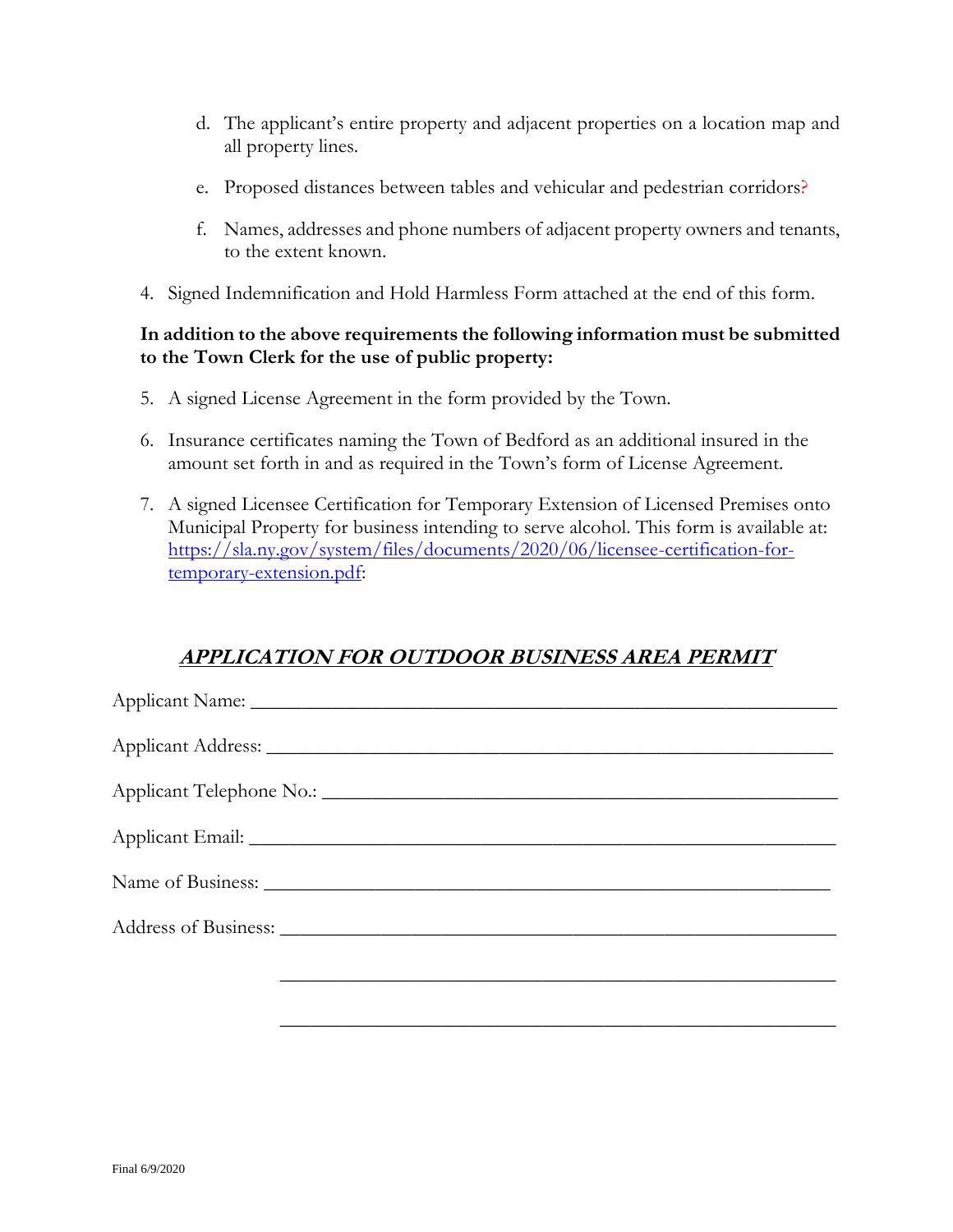Description Existing Business Operations and Intended Outdoor Operations:

Days and hours of outdoor business operation: \_\_\_\_\_\_\_\_\_\_\_\_\_\_\_\_\_\_\_\_\_\_\_\_\_\_\_\_\_\_\_\_\_\_

Proposed lighting, electrical or other utilities:

### **RULES AND REGULATIONS**

 $\overline{\phantom{a}}$  , and the contribution of the contribution of the contribution of the contribution of the contribution of the contribution of the contribution of the contribution of the contribution of the contribution of the

 $\overline{\phantom{a}}$  , and the contribution of the contribution of the contribution of the contribution of the contribution of the contribution of the contribution of the contribution of the contribution of the contribution of the  $\overline{\phantom{a}}$  , and the contribution of the contribution of the contribution of the contribution of the contribution of the contribution of the contribution of the contribution of the contribution of the contribution of the \_\_\_\_\_\_\_\_\_\_\_\_\_\_\_\_\_\_\_\_\_\_\_\_\_\_\_\_\_\_\_\_\_\_\_\_\_\_\_\_\_\_\_\_\_\_\_\_\_\_\_\_\_\_\_\_\_\_\_\_\_\_\_\_\_\_\_\_\_\_\_\_

#### **(1) General Terms and Conditions**

- (a) The outdoor business area shall not be used for any purpose other than (1) an outdoor retail sales or service area; (2) for tables for the consumption of food served for take out purposes; and (3) the service of food and beverage provided by wait staff for consumption at tables and chairs in the outdoor dining area
- (b) The outdoor business area shall comply with any and all state and local health, fire, building, sanitation and maintenance codes applicable to the use of the establishment, including but not limited to the installation of tents, outdoor natural gas/propane patio heaters, fire pits/tables.
- (c) Tables, displays, service stations, registers and any other equipment, furnishings or structures installed in the outdoor business area must not block entrances, exits, fire lanes, hydrants, sprinkler connection points, drive aisles, back-up areas, pedestrian or handicapped access.
- (d) Physical barriers or separation to protect customers from vehicle and/or pedestrian traffic, such as bollards, planter boxes, fencing or other device should be provided where appropriate and necessary.
- (e) The outdoor business area plan must meet Fire Department standards, including points of egress, access to fire extinguishers, and tent and awning ratings, if applicable.
- (f) Furnishings shall be removed and stored indoors at closing in an approved manner when the outdoor business area is not in operation.
- (g) No permanent structure may be installed except for safety purposes, if required. In such event, the structure would need to be removed upon expiration of the permit.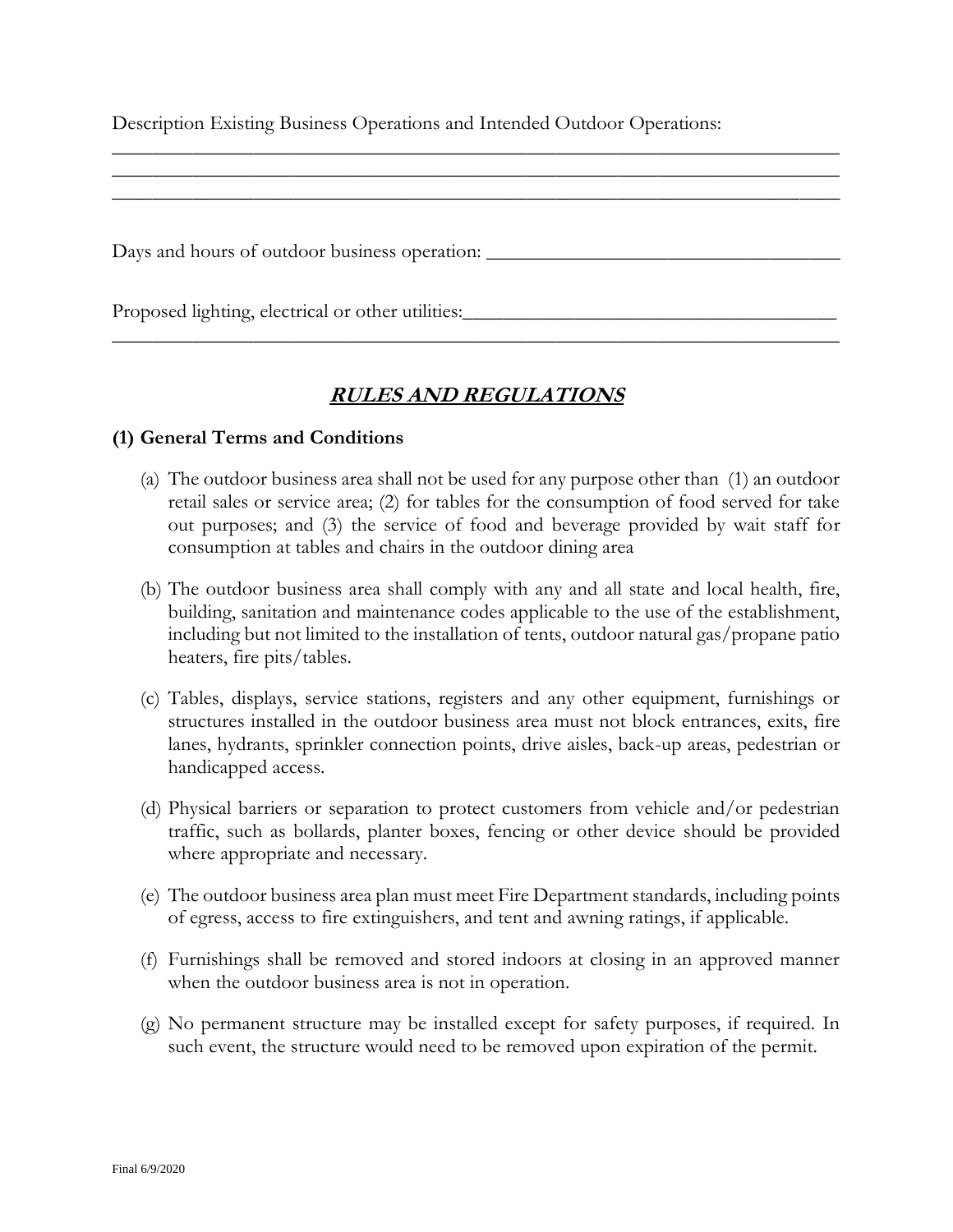- (h) All outdoor business areas shall be required to have a time to stop all lawful permitted activities and to complete all cleanup of the area, which time shall be subject to approval and modification by the Town Clerk, in consultation with other Town officials.
- (i) All applications shall be required to specify any lighting, electrical devices or irrigation systems to be used in the outdoor service area, which must be approved by the Town Clerk, in consultation with other Town officials.
- (j) All approved drawings and plans shall be posted in a manner visible to the public and to any officers responsible for enforcement of Chapter 86.
- (k) The applicant shall be responsible for any damage caused to any sidewalk or public property as a result of the business operations.

#### **(2) Terms and Conditions Applicable to Outdoor Dining Areas**

- (a) All food and beverages to be served or consumed in the outside business area shall be prepared within the existing restaurant. The restaurant shall not serve food or beverage to a patron area unless that patron is seated at a table.
- (b) All alcoholic beverages to be served in the outside business area shall be prepared within the existing restaurant, and alcoholic drinks shall only be served to patrons seated at tables. If alcohol is sold or consumed, the area must be enclosed by a barrier. The barrier must be a height of 3 feet and shall be able to withstand inclement weather and be removable. The drinking of alcoholic beverages by a member of the public while a patron at restaurant with an outdoor business area shall not be construed as a violation of any other provision of the Town Code or any ordinance controlling open containers in a public area. The operator of the restaurant shall take whatever steps are necessary to procure the appropriate license from the state liquor authority if the restaurant intends to serve alcoholic beverages in the outdoor business area and shall comply with all other laws and regulations concerning the serving of alcoholic beverages in this state. The appropriate license must be submitted to the Town before the operator may serve alcoholic beverages in the outside business area.
- (c) Only recorded music is permitted and must be approved by the Town as part of the permit requirements.

| Applicant Signature: | Property Owner Signature:                   |
|----------------------|---------------------------------------------|
| Applicant Name:      | Property Owner's Signature:                 |
| Title:               | Title:                                      |
|                      | INDEMNIFICATION AND HOLD HARMLESS AGREEMENT |